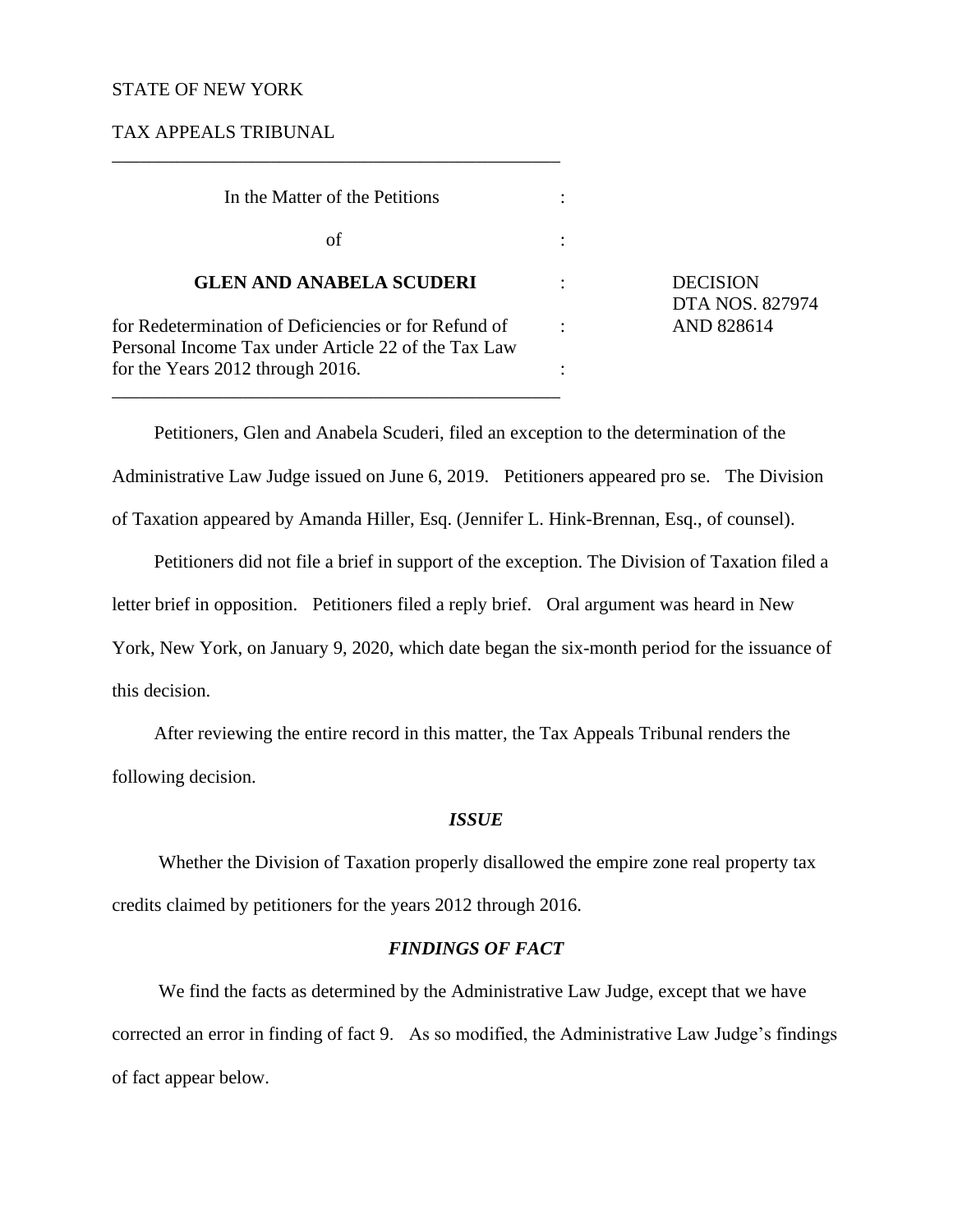1. Petitioners, Glen and Anabela Scuderi, filed joint New York nonresident and partyear resident income tax returns (forms IT-203) for the years 2012 through 2016 (years at issue), on which they claimed, on a flow through basis, the qualified empire zone enterprise (QEZE) real property tax credit (RPTC) allegedly earned by 137 South 4<sup>th</sup> Avenue Management, LLC (the LLC), a disregarded entity owned by Glen Scuderi. Petitioners' forms IT-203 for 2012 through 2015 attached a claim for QEZE credit for real property taxes (form IT-606). The copy of petitioners' form IT-203 for 2016 in the record does not have any form IT-606 attached, but petitioners claimed the RPTC on line 12g of their attachment for other tax credits and taxes (form IT-203-att). On each of the forms IT-606, petitioners claimed that the LLC had a single full-time employee for each quarter in the year and a "0" base period employment number.

2. The LLC was certified as a QEZE effective January 22, 2004, pursuant to article 18-B of the General Municipal Law. While the parties do not discuss the nature of the LLC's business, it appears that, based on a rental agreement in the record, the LLC rented out a building in Mount Vernon, New York.

3. The Division of Taxation (Division) commenced an audit of petitioners' personal income tax returns for the years 2012 through 2014 by sending a letter, dated July 3, 2015, to petitioners, asking for documentation to verify the employee claimed for purposes of the RPTC, including information as to the employee's name, social security number, hire date, and the number of hours worked each quarter in those tax years, along with a copy of any employment agreement made between the employee and the LLC.

4. The Division received a packet of information from the petitioners on August 28, 2015. The handwritten cover letter, signed by Mr. Scuderi, stated that the requested documents were attached. A page in the packet stated the following:

−2−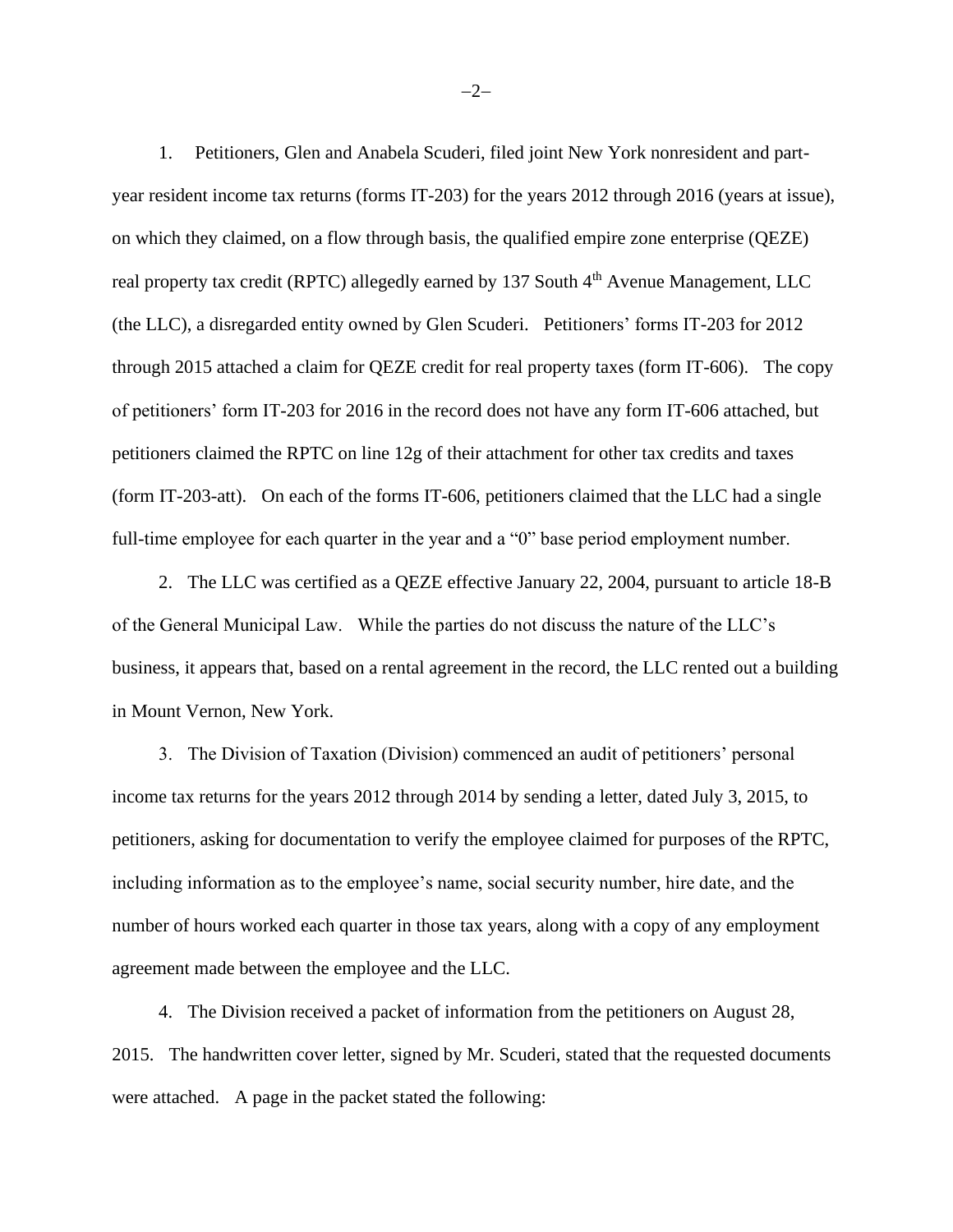# 137 SOUTH 4th AVENUE MANAGEMENT LLC EMPLOYEE LIST RALEIGH BELLAMY  $S.S. # [ ]$ HIRE: FEB. 2009-PRESENT HRS WORKED PER WEEK: 30 HRS FOR YEARS 2012, 2013, 2014"

Included in the packet for each year was a one-page document entitled "Timesheet," by the payroll company Paychex, which listed Raleigh Bellamy as the employee of the LLC, and showed his wages to be "\$800.00/Pay Period." The page had a box to report the employee's "Regular hours." Handwritten into that box was "30 hours/week." The payroll information, along with a copy of a first page of the LLC's quarterly combined withholding, wage reporting and unemployment insurance return-attachment (form NYS-45-ATT) for the last quarter of 2012, indicated that the LLC paid Mr. Bellamy \$9,600.00, \$8,000.00, and \$9,600.00 in total wages in, respectively, 2012, 2013, and 2014.

5. The Division sent a follow-up letter dated October 2, 2015, which asserted that an employee used to claim the RPTC must be employed full-time for at least 35 hours a week and asked petitioners to explain how Mr. Bellamy, therefore, could be claimed as a qualifying full-time employee in the empire zone based on the information provided.

6. The Division received a second packet of information from petitioners on November 30, 2015 in response to its October 2, 2015 letter. In the handwritten cover letter, Mr. Scuderi stated, in pertinent part, that "I had previously made a mistake with the hrs worked. The documents are attached for correction. There were 35 hrs per-week worked." The documentation in the packet was the same as the documentation included in petitioners' letter described in finding of fact 4, except that all references to "30" were changed to "35."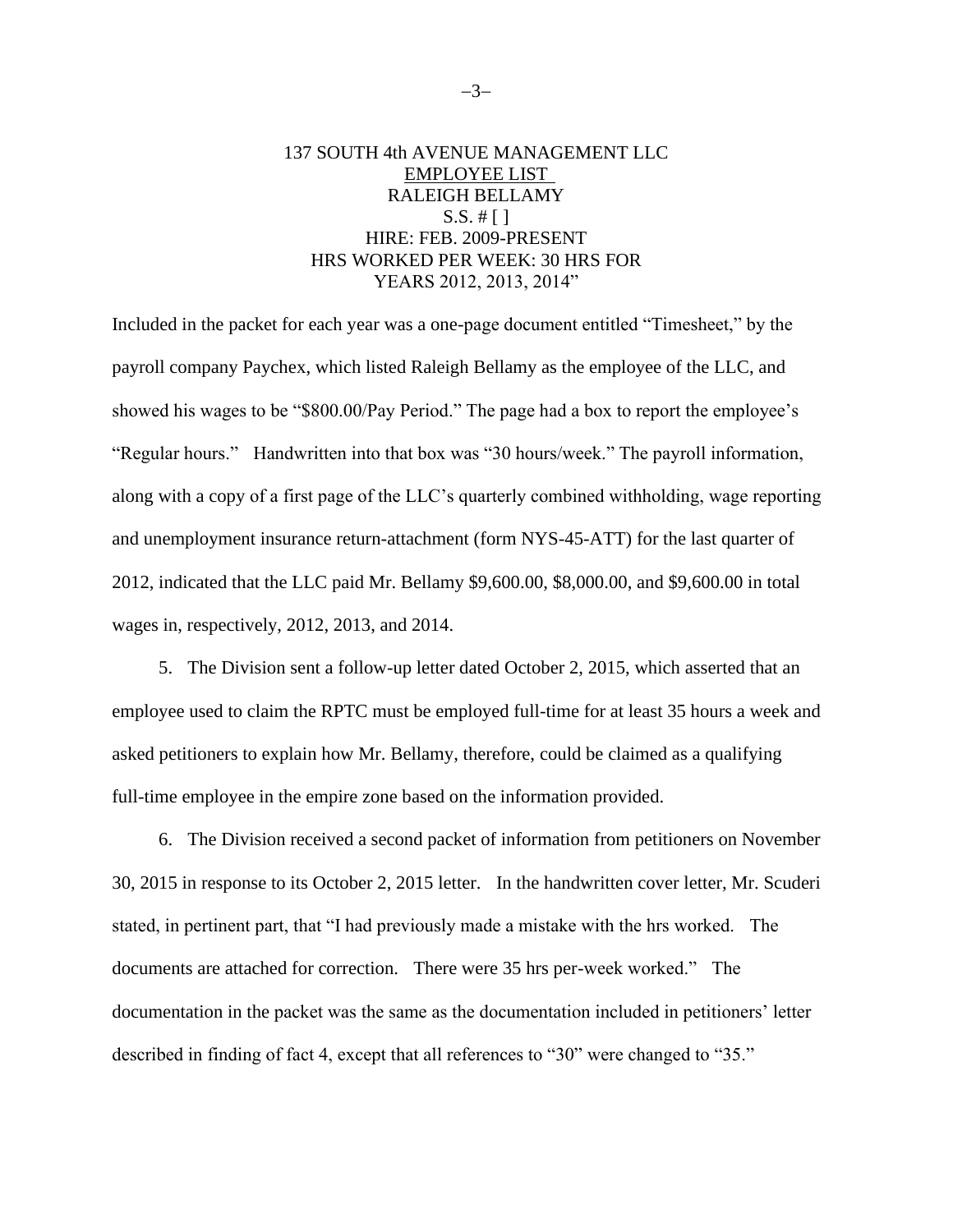7. The Division sent a follow-up letter dated December 10, 2015, requesting additional information, including a copy of the employment contract signed and dated by the claimed employee at the time of his hire, the scheduled work hours for the employee, and any information in regard to other benefits or compensation provided to the employee.

8. In response, as pertinent to the issues herein, Mr. Scuderi sent the Division, in February 2016, a copy of an employment agreement between the LLC and Mr. Bellamy, which was signed by Mr. Scuderi and Mr. Bellamy on March 4, 2009. The agreement was a 16-bullet point list of "Responsibilities," which included cleaning the exterior premises and sweeping and mopping interior spaces on a daily basis, and "respond [ing] to tenant issues on site as needed." The last bullet point in the list was the following: "Work hours are flexible during day and evening but will total 35 hours per week."

9. By letter dated March 4, 2016, the Division advised petitioners that, based on its review of "the employee's information and wages," it had concluded that the LLC did not have a full-time employee for at least half the tax year for the tax years 2012 through 2014, thereby reducing the employment increase factor to zero, and requiring the claim for the RPTC to be denied. Based on that conclusion, the Division issued three notices of deficiency to petitioners asserting additional personal income tax due, plus interest, as shown in the following table:

| Notice No.  | Notice Date    | Year | <b>Tax Asserted Due</b> |
|-------------|----------------|------|-------------------------|
| L-044477626 | March 3, 2016  | 2012 | \$25,312.00             |
| L-044477627 | April 19, 2016 | 2013 | \$17,668.00             |
| L-044477628 | April 19, 2016 | 2014 | \$30,471.00             |

<sup>&</sup>lt;sup>1</sup> The determination mistakenly indicated that all three of these notices were dated March 3, 2016.

−4−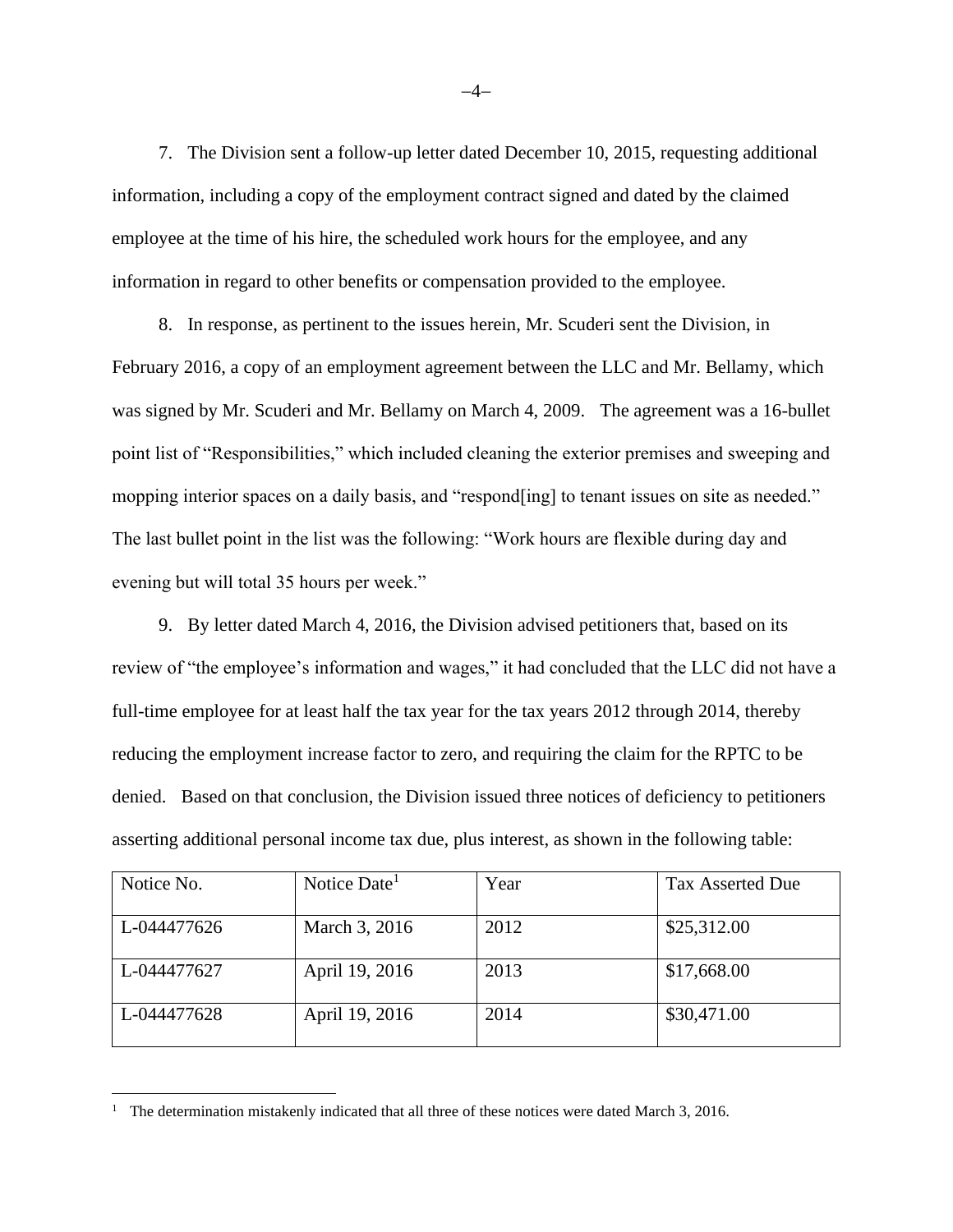10. The Division also audited petitioners' 2015 and 2016 personal income tax returns. By letter dated May 24, 2017, the Division informed petitioners that "[a] review of the LLC's employee's wages indicated that there was not a full-time employee for at least half of the tax year for the years ended December 31, 2015, and December 31, 2016," which resulted in a fulltime employment number of zero and the denial of the RPTC sought by the LLC. The audit reports for those years show that, in determining the number of hours worked by the LLC's employee, the auditor divided the total wages earned by the employee for the quarter in question by the minimum wage in effect for that quarter. While the analysis concluded that Mr. Bellamy did not work 35 or more hours for at least half the year in tax years 2015 and 2016, the audit reports do not disclose the source of the information as to the total quarterly wages paid by the LLC to Mr. Bellamy in those years. $<sup>2</sup>$ </sup>

11. As a result of the above audits of petitioners' forms IT–203 for 2015 and 2016, the Division issued to petitioners two notices of deficiency (notice numbers L-046511469 and L-046512998), dated December 14, 2017, imposing respectively \$9,952.55 and \$16,561.00 in additional tax due for 2015 and 2016, plus interest.

12. In its submissions in this matter, the Division included a copy of the hearing memorandum that petitioners filed in this matter pursuant to § 3000.14 of the Tax Appeals Tribunal's Rules of Practice and Procedure, and several of the attachments thereto. In a letter to the Administrative Law Judge, dated July 17, 2018, and attached to that hearing memorandum, Mr. Scuderi stated in part:

−5−

<sup>&</sup>lt;sup>2</sup> The Division's letters to petitioners described in findings of fact 3, 5 and 10 all make note of the fact that, in the Division's view, petitioners also miscalculated the LLC's benefit period factor in computing their RPTC. Although petitioners' responses to these letters did not agree with that conclusion, their petitions did not contest the Division's benefit period adjustment. The determination thus did not address this issue, nor has it been raised on exception.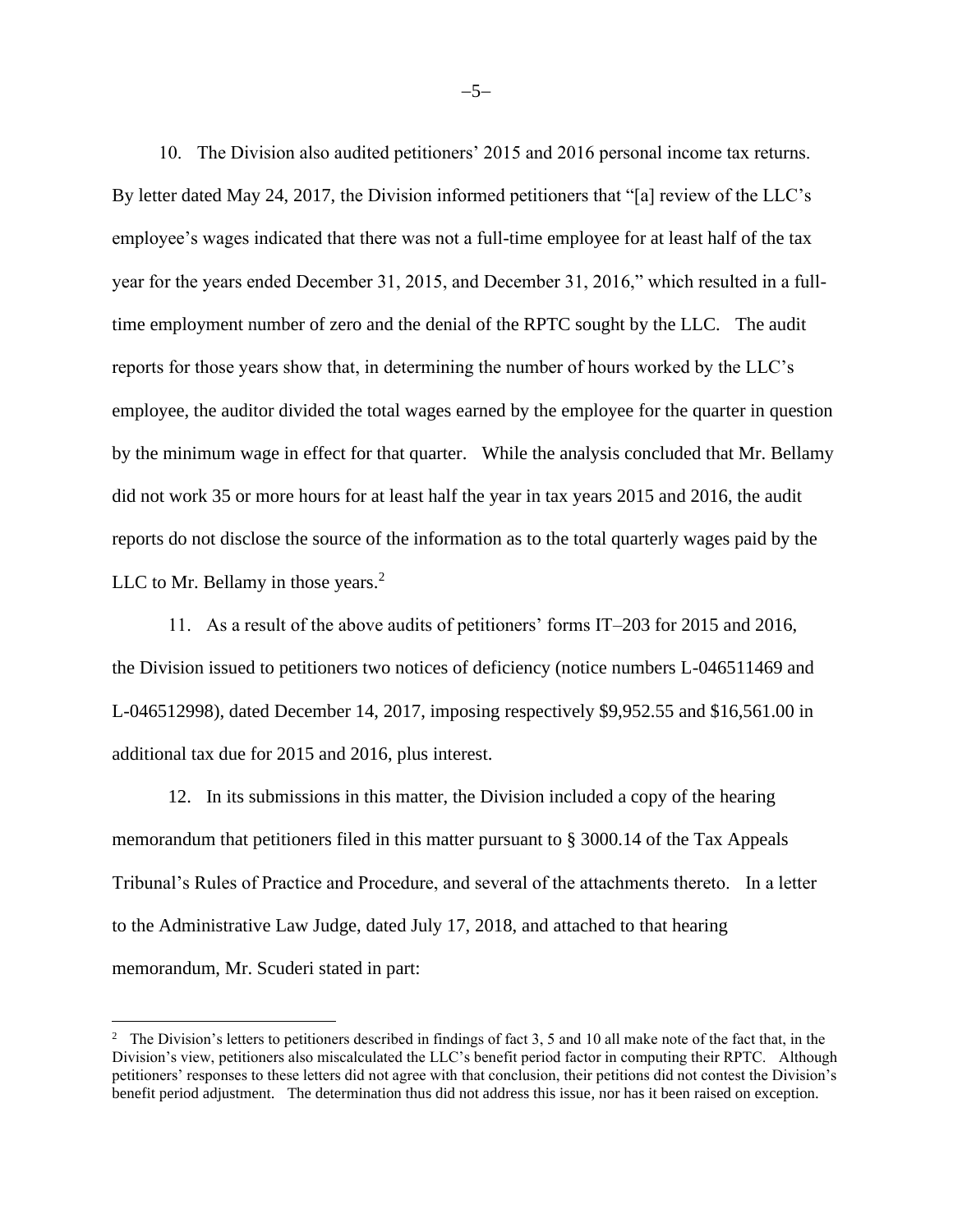"For the years 2012-2015 I figured a 30-hour week for a full-time employee according to the Affordable Care Act. \* \* \* I figured the wages and credits for Mr. Bellamy would cover the full-time requirement. \* \* \* The Affordable Care Act is the only law which states that the minimum requirement for a full-time employee is 30 hours of service per week. This is [what] I base my original wage calculation on. \* \* \* Since the purpose of the Empire Zone program was to create jobs in the zone, I have met the requirement and paid a full-time wage."

13. As part of their submissions in this matter, petitioners submitted an affidavit of Mr. Bellamy, dated October 24, 2018. In the affidavit, Mr. Bellamy asserted that he was hired in 2009 as a manager/superintendent for the building at 137 South  $4<sup>th</sup>$  Ave, Mount Vernon, New York, and that he "worked 35 hours per week every other week for the years 2009-2016."

14. In its submissions in this matter, the Division introduced an affidavit, dated

September 17, 2018, of Bruce C. Mereness, a Tax Technician II who supervised the audit. Mr. Mereness' affidavit presents an analysis using the annual wages the LLC reported to the Division to show that if the LLC paid the applicable minimum wage for each of the years at issue, it did not pay Mr. Bellamy for 35 or more hours per week of employment.

15. Official notice is taken of the fact that for the years 2012 through 2016, the instructions to the form IT-606 advised filers that "[f]ull-time employment means a job consisting of at least 35 hours per week or two or more jobs that together constitute the equivalent of a job of at least 35 hours per week."<sup>3</sup>

<sup>&</sup>lt;sup>3</sup> The State Administrative Procedure Act § 306 (4) permits the taking of official notice in administrative proceedings if judicial notice could be taken. It is permissible to take official notice of instructions to Division tax forms because such instructions are "determinable from a source of indisputable accuracy" and are a matter of public record (*Matter of Piscopo*, Tax Appeals Tribunal, April 29, 2019 [citations omitted]).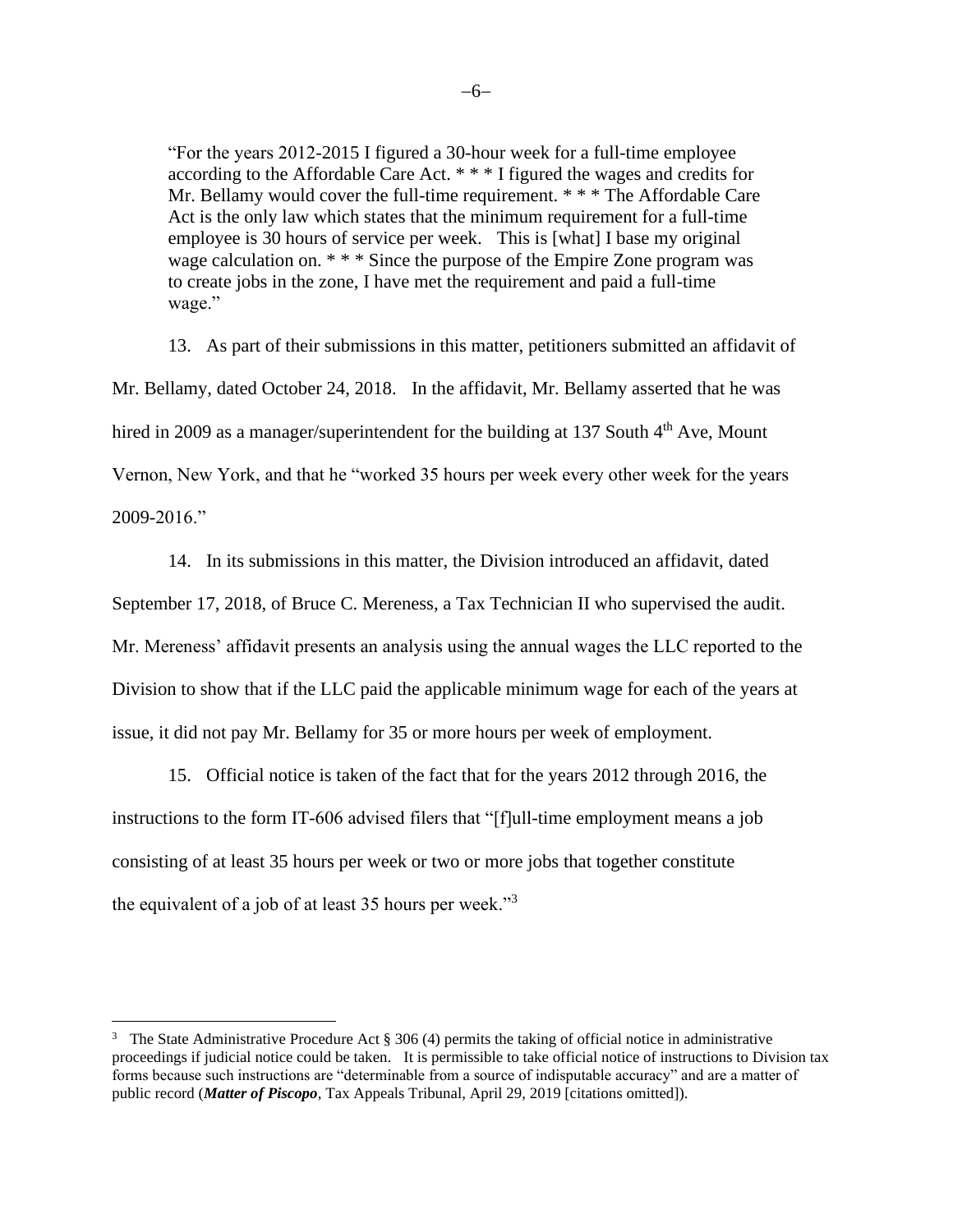#### *THE DETERMINATION OF THE ADMINISTRATIVE LAW JUDGE*

The Administrative Law Judge observed that petitioners' eligibility for the credit at issue depends on whether the LCC's sole employee was, in the language of the relevant statute, "employed full-time by the enterprise for at least one-half of the taxable year" during the years at issue. The Administrative Law Judge found that the Division's interpretation of the quoted language, that the half-year period must be continuous, was reasonable. He also found that petitioners' argument that the Division's position was inconsistent with the economic policy goals that underlie the empire zone program offered no specific argument in favor of the reasonableness of their position that alternate-week employment for a full year satisfies the "one-half of the taxable year" requirement. The Administrative Law Judge thus concluded that, as petitioners did not show that their interpretation of the statute was the only reasonable one, the Division's interpretation must prevail. Accordingly, the Administrative Law Judge found that the LLC did not have a full-time employee during the years at issue and that petitioners' credit claims must be denied.

The Administrative Law Judge also determined, alternatively, that petitioners' claims must be denied as a matter of proof. The Administrative Law Judge noted the conflicting accounts in the record regarding Mr. Bellamy's work hours and concluded that Mr. Bellamy's affidavit was insufficient to prove the assertion therein that he worked 35 hours every other week. The Administrative Law Judge observed that petitioners bore the burden of proof in this matter and that they took a risk in choosing to submit this matter with the consequent reliance on the affidavit to make their case.

The Administrative Law Judge rejected the Division's analysis comparing Mr. Bellamy's reported annual wages with the significantly greater annual wages of a hypothetical

−7−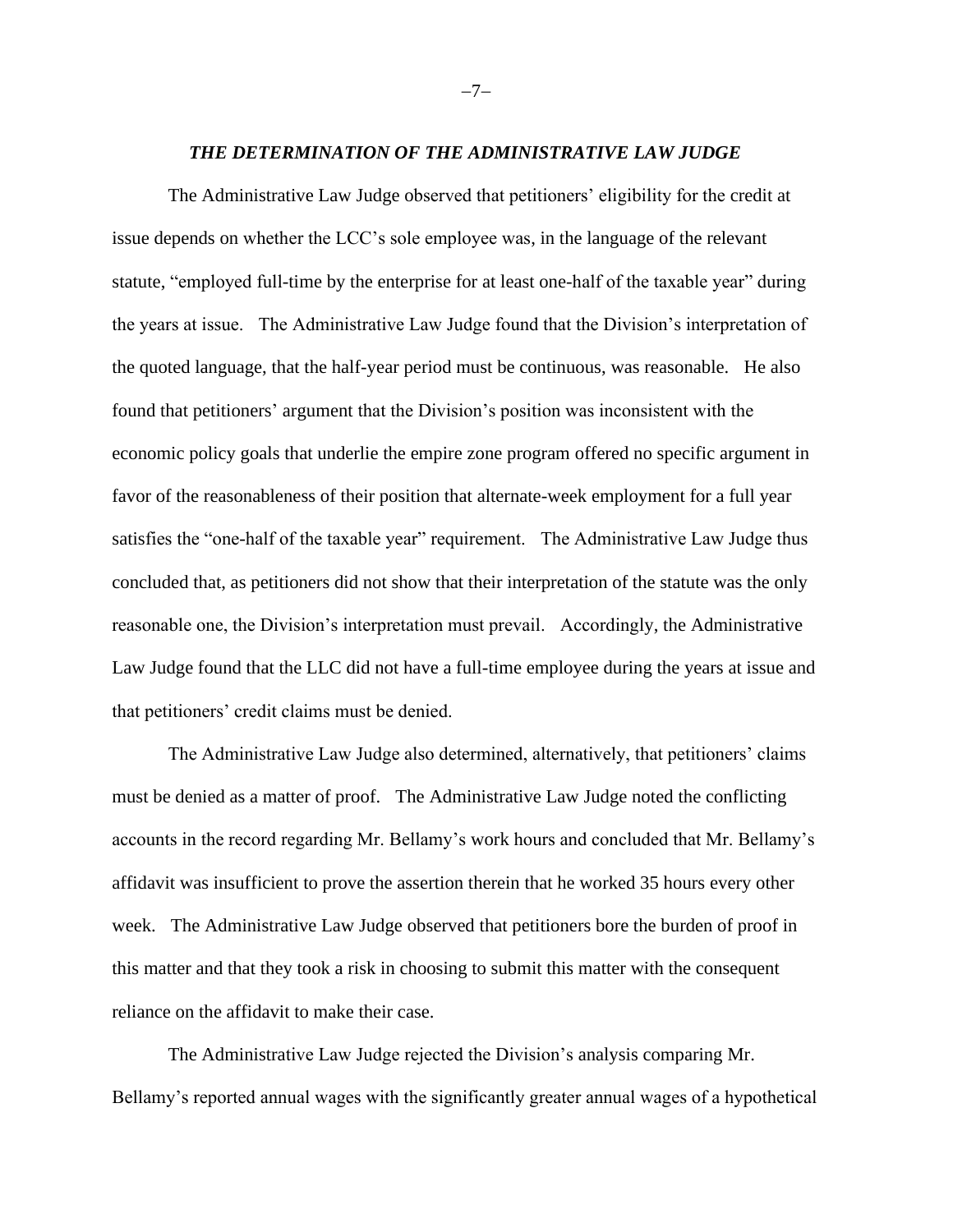person earning the minimum wage and working 35 hours per week for 52 weeks per year. The Administrative Law Judge found that the Division offered no foundation for the presumption underlying this analysis; that is, that an employee must be paid at least the minimum wage for purposes of the credit at issue.

Finally, the Administrative Law Judge rejected petitioners' complaint that they successfully claimed the credit at issue for tax years preceding the audit period and that the Division now ignores this "precedent." Framing this complaint as an estoppel argument, the Administrative Law Judge noted that such claims are restricted to truly unusual fact situations, and that, here, the Division never advised petitioners that they were entitled to the claimed credits.

### *ARGUMENTS ON EXCEPTION*

Petitioners contend that the Division's and the Administrative Law Judge's interpretation of the statutory phrase "for at least one-half of the year" essentially adds "continuous," a word not found therein, and thereby unreasonably and arbitrarily changes the meaning of employed full-time as used in the statute.

Petitioners object to the Administrative Law Judge's conclusion that the Bellamy affidavit is insufficient to prove that Mr. Bellamy worked 35 hours every other week as claimed. Petitioners contend that they could have established this fact at a hearing but that they were not aware of any risks associated with submitting a case and that they were persuaded and coerced by the Division's representative into waiving a hearing.

Petitioners also contend that the LLC's employment of Mr. Bellamy accomplished the stated goal of the empire zone policy to spark economic development and to create jobs.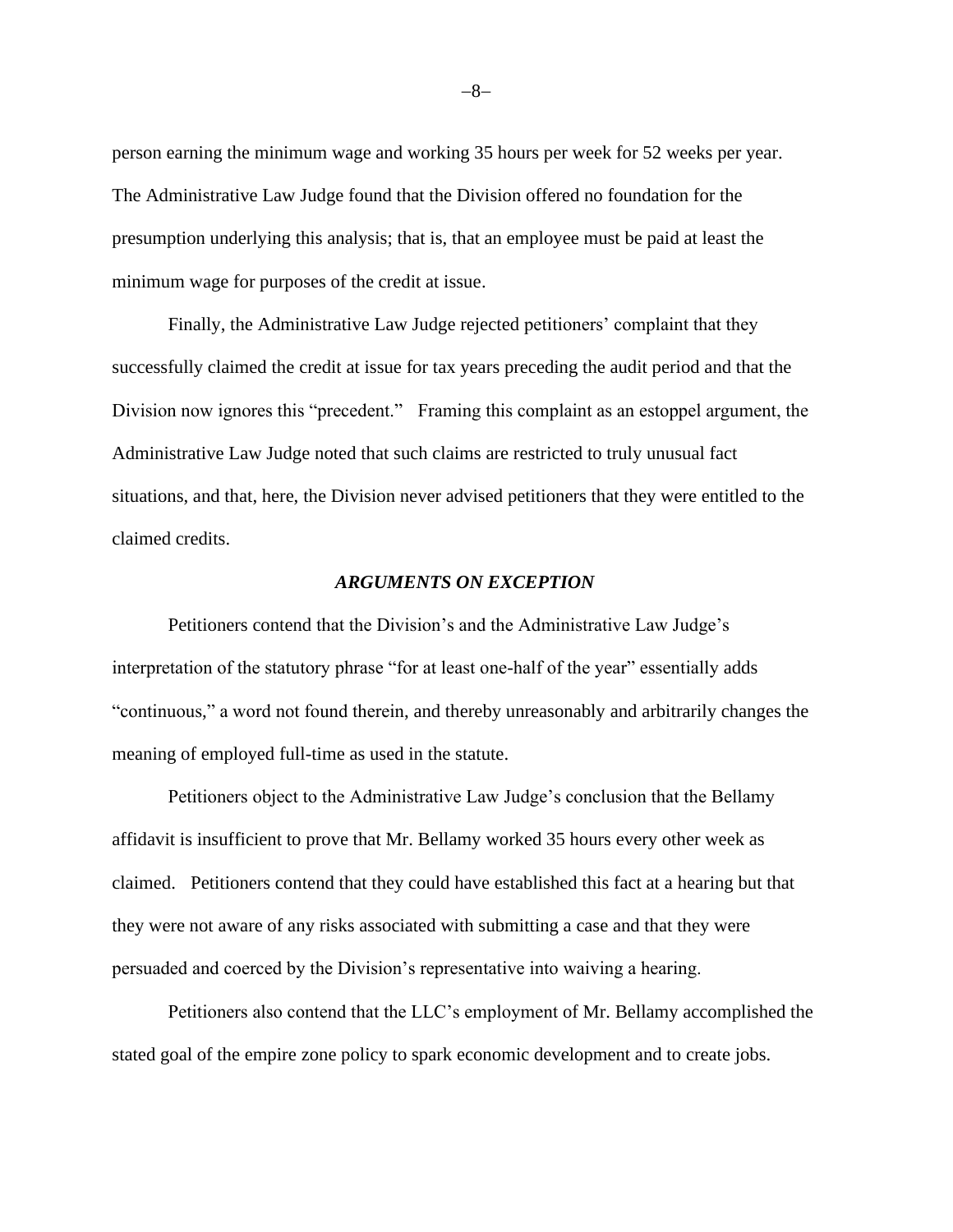The Division contends that its interpretation of the relevant statute to require continuous full-time employment for at least six months of the year to qualify for purposes of the credit is reasonable. The Division notes that this interpretation is consistent with the Division's position in technical memoranda issued prior to the years in dispute.

The Division also contends that petitioners' changing position as to Mr. Bellamy's work hours undermines the credibility of this factual claim.

The Division asserts that petitioners freely chose to proceed in the present matter by submission.

While not disputing that the purpose of the empire zone program was to encourage economic growth and job creation, the Division contends the petitioners simply failed to prove that they met the statutory criteria for the credit.

### *OPINION*

When the Division issues a notice of deficiency to a taxpayer, a presumption of correctness attaches to the notice and the burden of proof is on the taxpayer to show, by clear and convincing evidence, that the proposed deficiency is erroneous (*see e.g. Matter of Greenfeld*, Tax Appeals Tribunal, March 7, 2019; Tax Law § 689 [e]; 20 NYCRR 3000.15  $[d] [5]$ .

As a QEZE-certified enterprise, the LLC was eligible for certain tax credits, including the RPTC, under Tax Law § 15. Any such credits were properly claimed by the LLC's sole owner, petitioner Glen Scuderi, against his personal income tax because the LLC was a disregarded entity for tax reporting purposes (Tax Law §§ 2 [6], 606 [bb]).

As the LLC was certified as a QEZE before April 1, 2005, the amount of RPTC available to the LLC during the years at issue was the product of (i) the benefit period factor,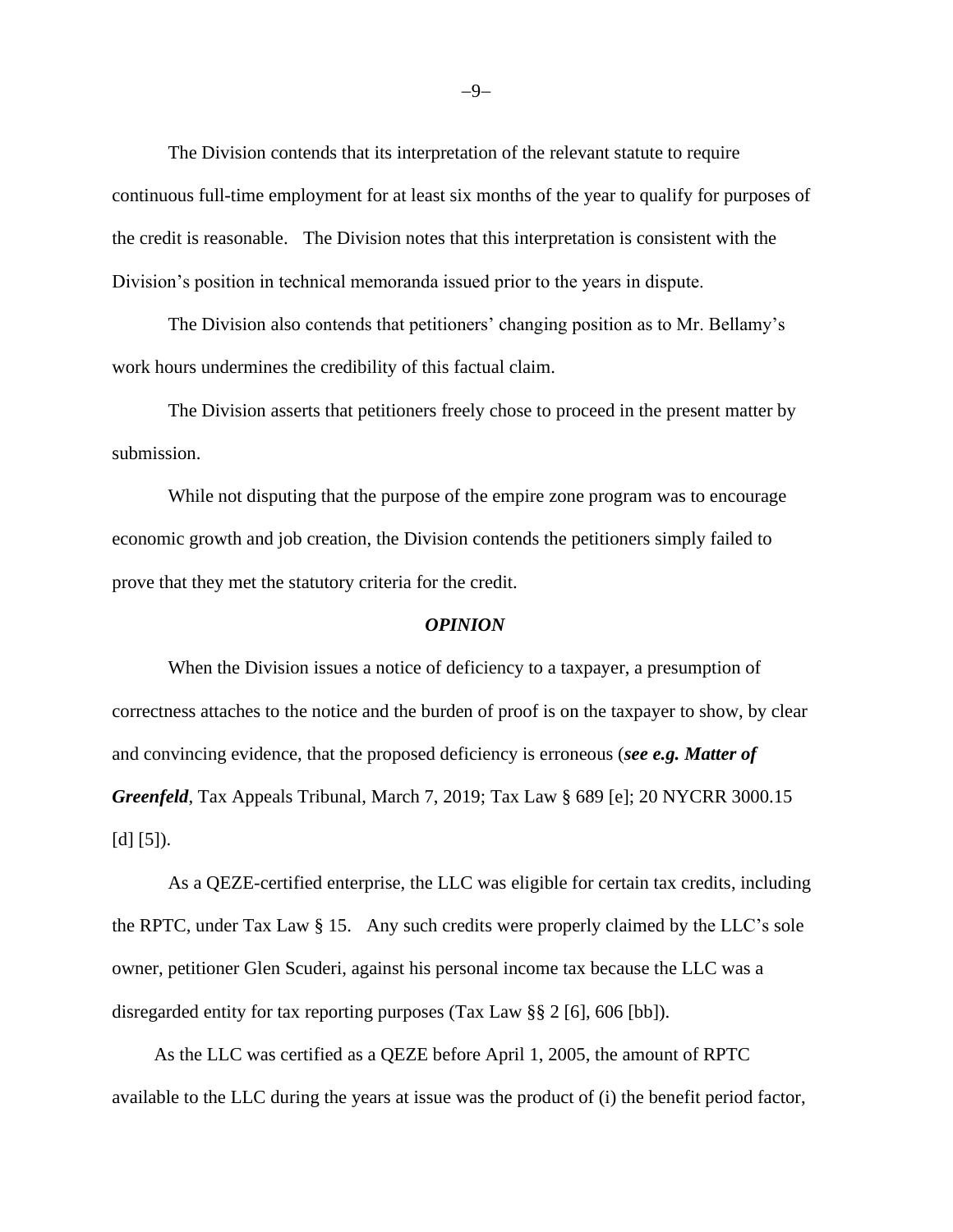(ii) the employment increase factor, and (iii) the eligible real property taxes paid or incurred by the enterprise during the taxable year (Tax Law § 15 [b] [1]).

The employment increase factor is relevant here. Generally, the employment increase factor is the excess of an enterprise's employment number in the empire zone during a given taxable year over its test year employment number during its test year (Tax Law § 15 [b] [1]). As relevant here, employment number means "the average number of individuals . . . employed full-time by the enterprise for at least one-half of the taxable year" (Tax Law §§ 14  $[g]$  [1], 15 [h]).<sup>4</sup>

On audit, the Division concluded that Mr. Bellamy, the LLC's sole employee, did not work full-time for at least half the tax year for any of the years at issue. As a result, the Division determined that the LLC's employment number for each year at issue was zero and that its employment increase factor for each such year was zero. The Division thus found that the LLC was not eligible for any RPTC during any of the years at issue and denied petitioners' credit claims accordingly.

The Division interprets the statutory language "employed full-time by the enterprise for at least one-half of the taxable year" as meaning employed for at least 35 hours per week for at least 6 consecutive months. Petitioners do not contest the Division's position that full-time employment means at least 35 hours per week.<sup>5</sup> Rather, petitioners contest the Division's

<sup>&</sup>lt;sup>4</sup> Test year is defined in Tax Law  $\S$  14 (d). The parties agree that the LLC's test year employment number was zero.

<sup>&</sup>lt;sup>5</sup> The Division's "at least 35 hours per week" interpretation is set forth in a technical memorandum as follows: "´Employed full-time' means a job consisting of at least 35 hours per week and includes two or more jobs which together constitute the equivalent of a job of at least 35 hours per week" (TSB-M-01[1][I]). This "at least 35 hours per week" standard also appeared in the instructions to form IT-606 for the years at issue.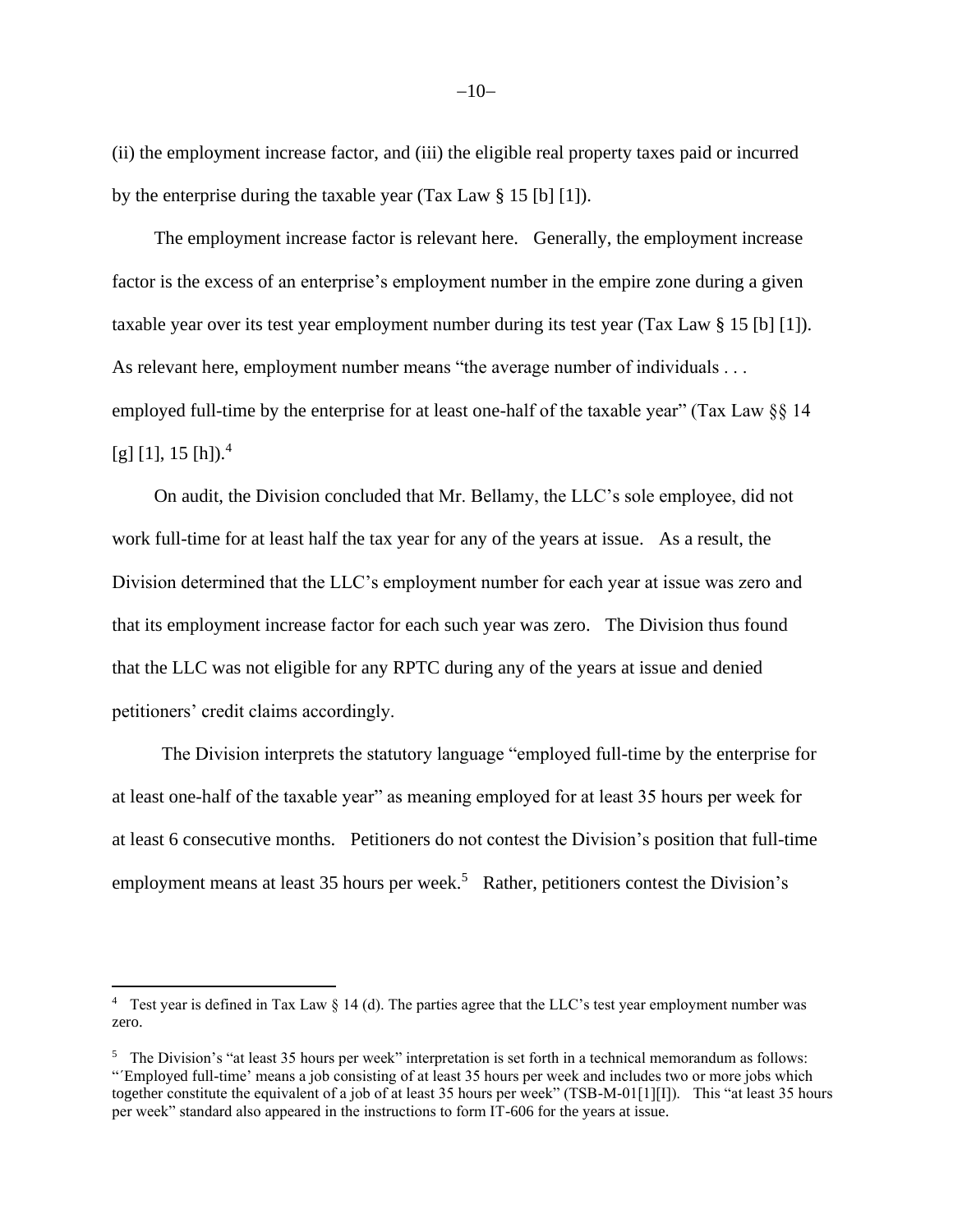interpretation of the "for at least one-half of the taxable year" part of the statute. Petitioners contend that this phrase includes alternate-week employment for a full year.

We first address the factual question of whether petitioners have established their contention that Mr. Bellamy worked for the LLC for 35 hours per week during every other week throughout the years at issue. As the Administrative Law Judge noted, the only evidence in the record supportive of this assertion is the statement in Mr. Bellamy's affidavit, as quoted in finding of fact 13. As may be observed, this non-contemporaneous statement lacks any detail and is uncorroborated. Contrary to petitioners' argument on exception, the Administrative Law Judge did not "disallow" the affidavit as proof, he simply found it insufficient to establish the fact asserted therein. We reach the same conclusion. Like the Administrative Law Judge, we note that the affidavit is at odds with the employment agreement. That document indicates that Mr. Bellamy's work hours will total 35 hours per week and lists certain tasks to be performed daily (*see* finding of fact 8). The employment agreement makes no reference, express or implied, to alternate week employment. The credibility of petitioners' assertion is further undermined by Mr. Scuderi's changing responses to the Division's requests for information during the audit regarding his sole employee's work hours, neither of which match the affidavit (*see* findings of fact 4 and 6). Considering the affidavit in the context of such other, contrary evidence, we conclude that petitioners have clearly failed to prove that Mr. Bellamy worked 35 hours per week every other week as claimed (*see* Tax Law § 689 [e]; 20 NYCRR 3000.15 [d] [5]). As the LLC's employee's work hours have not been established, we find that the Division properly denied petitioners' claims for RPTC.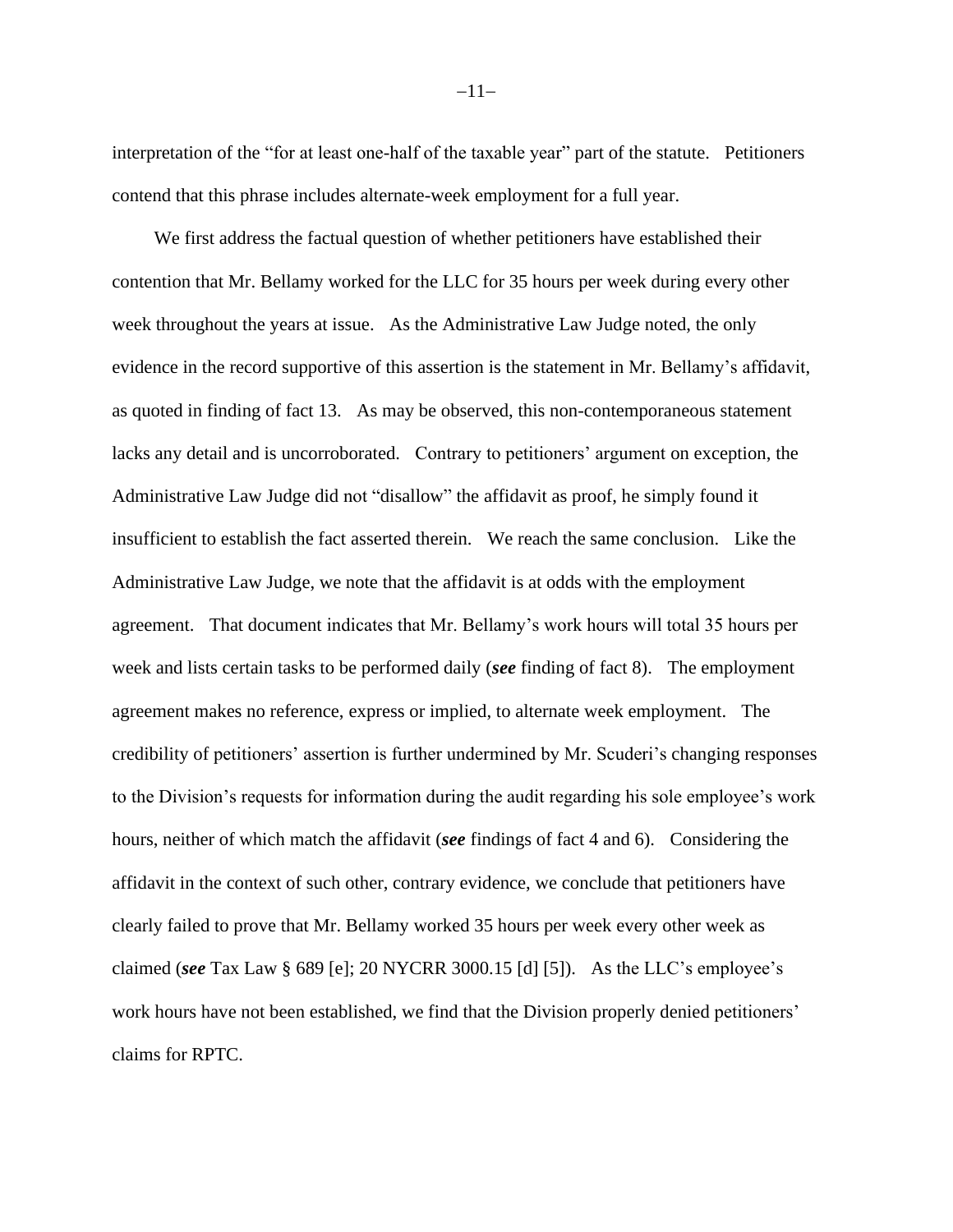Although our decision on the factual issue resolves this matter, we nonetheless address the legal issue raised by petitioners to provide a complete record on appeal. Accordingly, we examine whether alternate week employment at 35 hours per working week falls within the meaning of "employed full-time by the enterprise for at least one-half of the taxable year" under Tax Law Tax Law  $\S 14$  (g) (1). For purposes of this discussion, we presume that Mr. Bellamy worked every other week at 35 hours per week as petitioners assert.

The RPTC is a type of exemption statute and is therefore strictly construed against the taxpayer (*Matter of Piccolo v New York State Tax Appeals Trib*., 108 AD3d 107, 111 [3d Dept 2013]). Petitioners must establish an unambiguous entitlement to the credit (*Matter of United Parcel Serv., Inc. v Tax Appeals Trib. of State of N.Y.*, 98 AD3d 796, 798 [3d Dept 2012], *lv denied* 20 NY3d 860 [2013]). Indeed, petitioners must prove that their interpretation is the only reasonable construction (*Matter of American Food & Vending Corp. v New York State Tax Appeals Trib.*, 144 AD3d 1227, 1231 [3d Dept 2016]). The caveat to this standard is that the statute should not be interpreted so narrowly that it defeats its purpose (*Matter of Grace v New York State Tax Commn.*, 37 NY2d 193, 196 [1975], *rearg denied* 37 NY2d 816 [1975], *lv denied* 338 NE2d 330 [1975]).

Pursuant to the foregoing principles and the following discussion, we find that petitioners' proposed interpretation of the statute is unreasonable. "The language of a statute is generally construed according to its natural and most obvious sense, without resorting to artificial or forced construction" (McKinney's Cons Laws of NY, Book 1, Statutes § 94). In our view, the phrase "employed full-time by the enterprise for at least one-half of the taxable year" necessarily implies not only employment for a certain number of hours per week, but also weekly employment on a continuing basis. Petitioners' proposed interpretation to

 $-12-$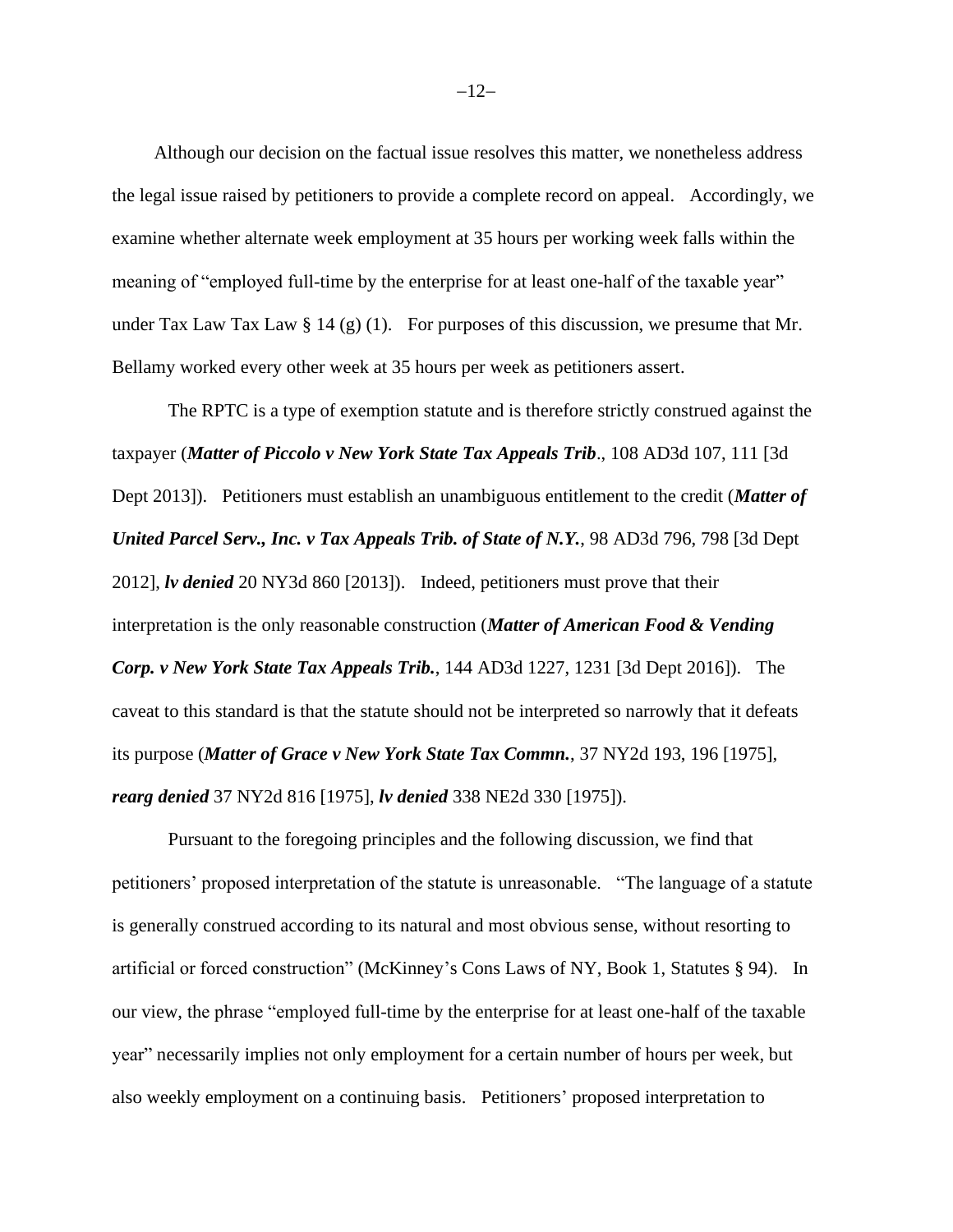include alternate-week employment within the meaning of this phrase takes a circumstance that seems to epitomize part-time work (i.e., one week on, one week off) and artificially labels it full-time. Additionally, as the Administrative Law Judge noted, petitioners' proposed interpretation leads to unreasonable results. Specifically, according to petitioners, a person employed for 35 hours per week for 26 weeks of alternate-week employment would be included in the employment number. However, a person employed for 34 hours per week for 52 weeks would not, having failed to meet the 35-hour threshold, even though such a person would have worked nearly twice as many hours as the alternate-week employee during the year. Statutory construction should not lead to such an unreasonable result (McKinney's Cons Laws of NY, Book 1, Statutes § 143).

Contrary to petitioners' contention, the economic development purpose of the QEZE tax credit program offers no support to their position (*see* General Municipal Law § 956). Any job might well marginally further economic development. As the Administrative Law Judge noted, however, the legislature chose to limit the RPTC to enterprises that employed individuals on a full-time basis "for at least one-half of the taxable year." As discussed above, the LLC's employment of Mr. Bellamy did not meet this requirement.

In ruling against petitioners on the evidentiary issue, the Administrative Law Judge observed the tactical risk to petitioners of submitting their case on papers. In response on exception, petitioners contend that the Division deceived and coerced them into submitting this matter. Petitioners also request that this matter be remanded for a hearing since they were unaware of any risks associated with submission.

There is no evidence that petitioners were in any way deceived or coerced into agreeing to submit this matter to the Administrative Law Judge. Any risks associated with submitting

−13−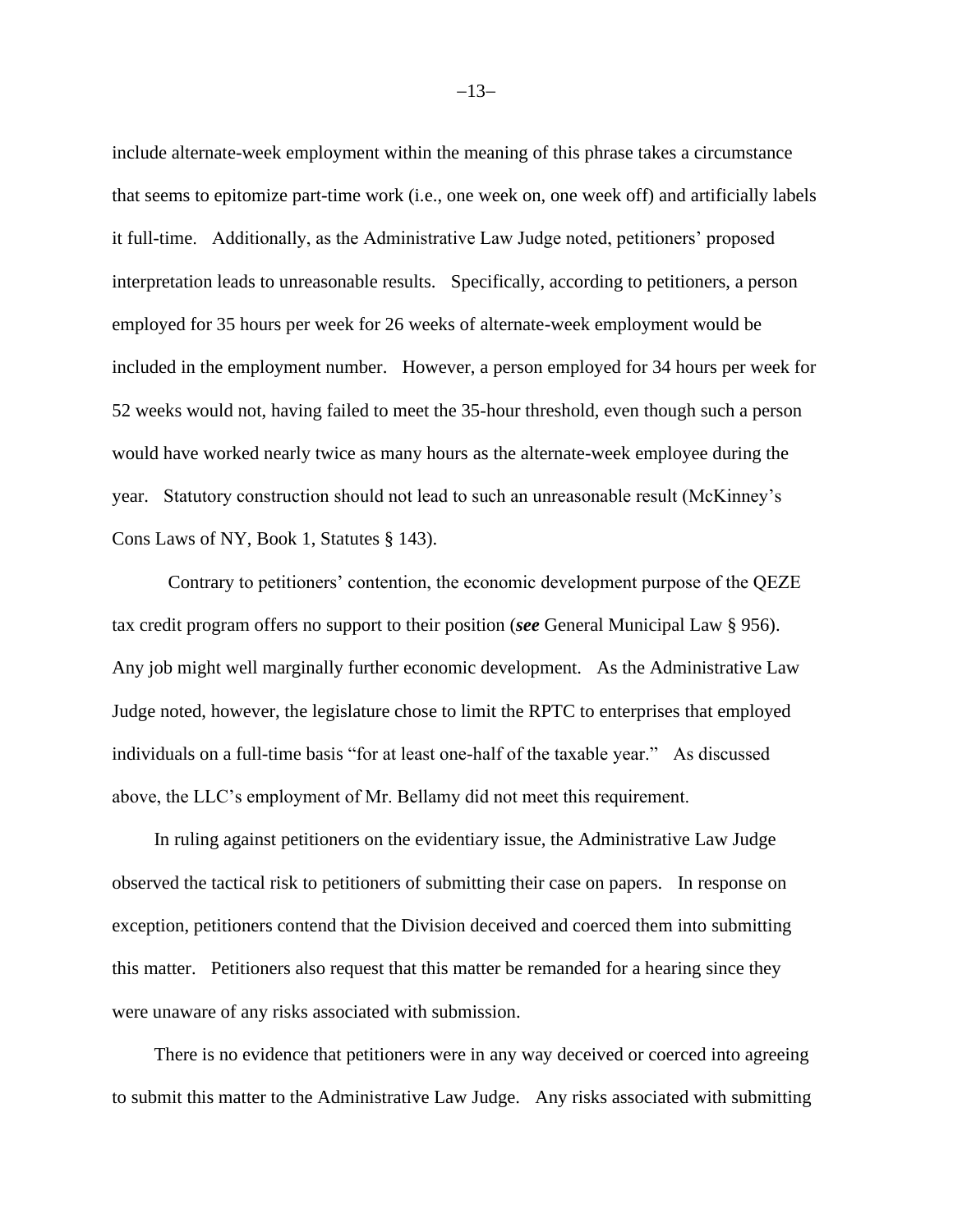a case must be borne by the parties that freely agree to proceed in such a manner (*see Matter of Spiezio*, Tax Appeals Tribunal, July 19, 2016). Whether or not petitioners were aware of tactical risks associated with submission, their ignorance is not an excuse and thus not a justification for a new hearing (*see Matter of Nathel v Commissioner of Taxation & Fin. of State of N.Y.*, 232 AD2d 836 [3d Dept 1996] [a taxpayer is charged with knowledge of the  $law$ ]).

Accordingly, it is ORDERED, ADJUDGED and DECREED that:

- 1. The exception of Glen and Anabela Scuderi is denied;
- 2. The determination of the Administrative Law Judge is affirmed;
- 3. The petitions of Glen and Anabela Scuderi are denied; and
- 4. The notices of deficiency, dated March 3, 2016, April 19, 2016 and December 14,

2017, are sustained.